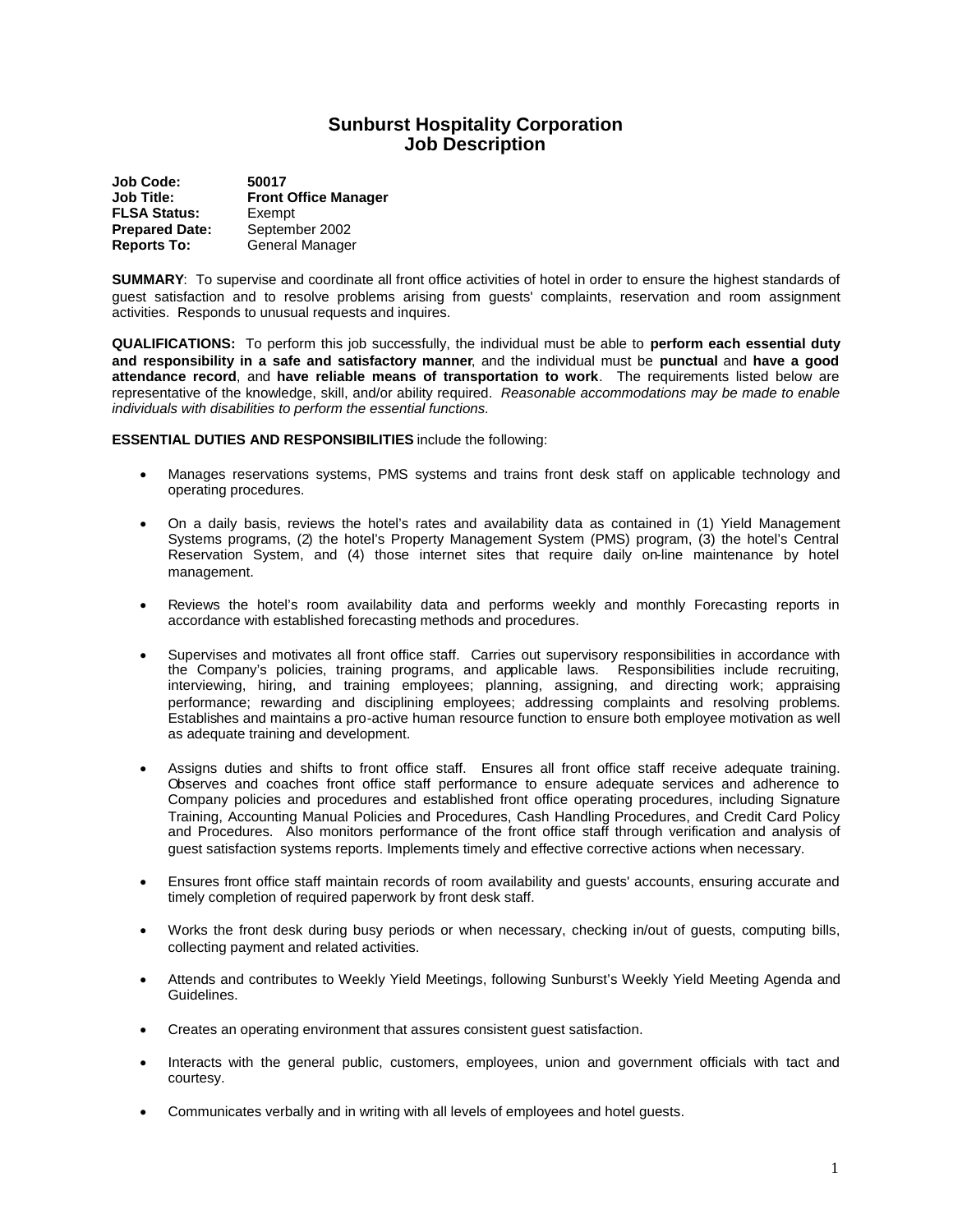**Job Code:** 50017 **Job Title:** Front Office Manager

## **ESSENTIAL DUTIES AND RESPONSIBILITIES (continued):**

- Confers and cooperates with other department heads to ensure coordination of hotel activities.
- Answers inquiries pertaining to hotel policies and services.
- May arrange for special services as needed.
- Understands the government regulations affecting hotel's operations, ensuring hotel is operated in compliance with all applicable laws, ordinances, regulations, and requirements of any federal, state or municipal authority.
- Understands hotel's MANAGER ON DUTY PROGRAM, following MOD Manual guidelines and Risk Management Manual procedures when responding to incidents.
- Watches for suspicious activity; may patrol public rooms, investigate disturbances, and warn troublemakers; reports any problems to local law enforcement, Hotel Security, General Manager, as applicable.
- As required of all hotel associates, assists any customer or potential customer in a prompt, courteous, friendly, and helpful manner at all times.
- Other duties and responsibilities as assigned.

## **EDUCATION and/or EXPERIENCE:**

- Absent extraordinary prior on-the-job experience, the Front Office Manager position requires a High School diploma *or* general education degree (GED) and *preferably* either a two year business degree *or* a four year business or liberal arts degree (or equivalent combination of education and experience).
- Requires an occupationally-significant combination of vocational education, apprentice training, on-the-job training, and essential experience in less responsible hotel skill level and management positions.

**COMPUTER SKILLS:** *Must have sufficient computer skills that will allow them to be able to use, in a proficient manner, all Company-issued software programs implemented at the hotel, including but not limited to the following:*

- **Microsoft Word**
- **Microsoft Excel**
- **Yield Management Systems** programs
- **Property Management System** (PMS) programs
- **Daily Revenue System** (DRS) programs
- **Central Reservation System** programs
- **Payroll** programs (as applicable)
- Company-issued **internet browser** programs
- Company-issued **electronic mail** programs

NOTE: Company-issued software programs implemented at a particular Sunburst hotel may be changed from time to time; the Front Office Manager is required to learn the new programs and upgrades as soon as practicable after such items are provided to the hotel.

**REASONING ABILITY:** *Must have developed reasoning abilities to the point to be able to:*

- Apply common sense understanding to carry out instructions furnished in written, oral, or diagram form.
- Use mathematical skills to interpret financial information and prepare budgets.
- Read and interpret business records and statistical reports.
- Make business decisions based on production reports and similar facts, as well as on your own experience and personal opinions.